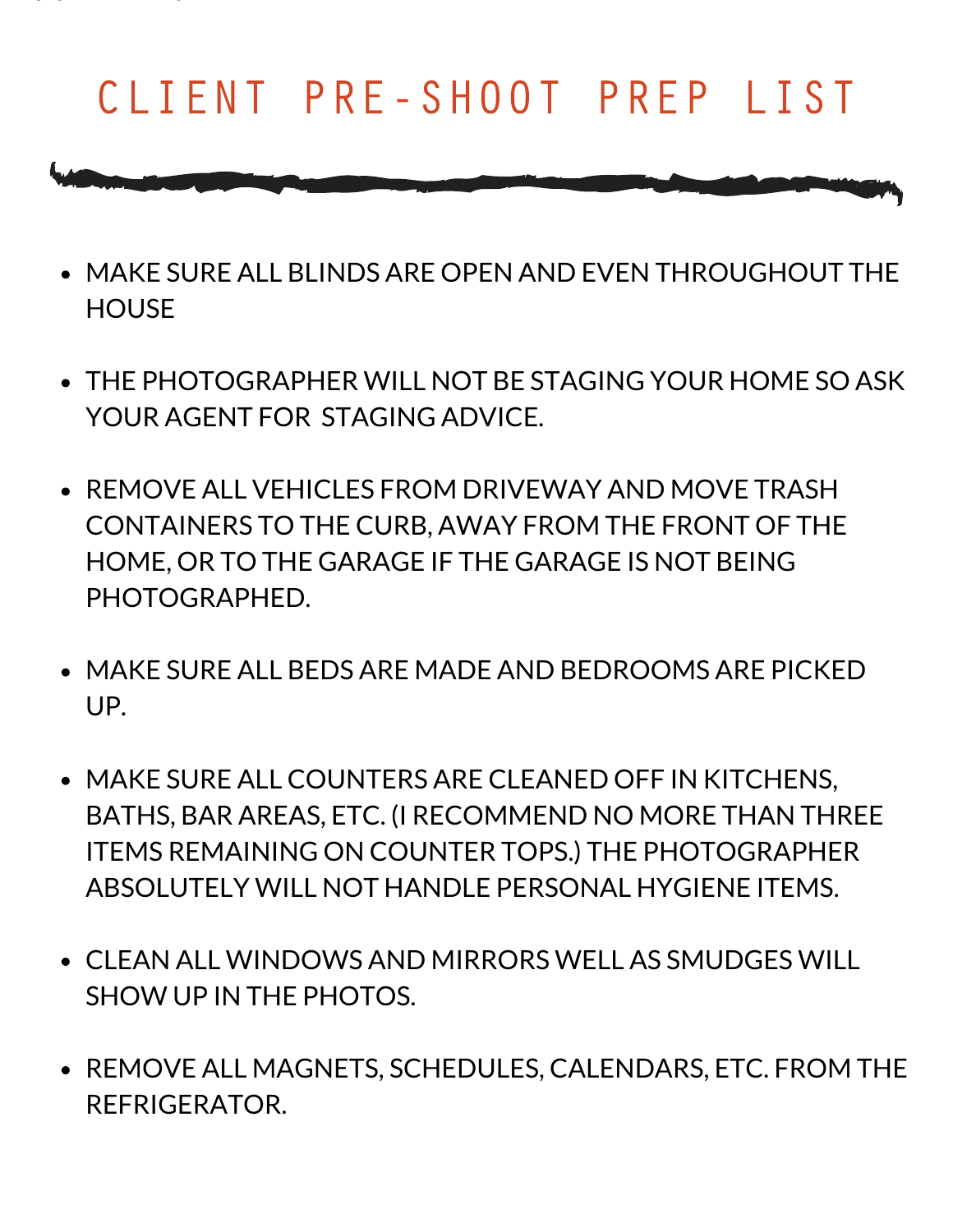## CLIENT PRE-SHOOT PREP LIST (CONTINUED)

- TURN OFF ALL CEILING FANS
- CHECK ALL LIGHT FIXTURES FOR BURNED OUT BULBS AND REPLACE ANY THAT NEED IT.
- CHECK BATHROOM TOWEL RACKS, ARRANGE TOWELS IN A NEAT AND ORDERLY FASHION.
- REMOVE ALL ITEMS FROM SHOWERS AND TUBS, CLOSE LIDS TO ALL TOILETS.
- PLEASE PLACE PETS IN A COMFORTABLE PET CARRIER AND PLACE THEM IN A COMFORTABLE ROOM THAT WILL NOT BE PHOTOGRAPHED OR TEMPORARILY TAKE THEM OFF THE PROPERTY.
- REMOVE ANY SIGNS THAT YOU HAVE PETS BOTH INSIDE THE HOME AS WELL AS OUTSIDE OF THE HOME (EX: CRATES, LITTER BOX, WASTE IN THE YARD, FOOD AND WATER BOWLS)
- MAKE SURE THE GRASS IS CUT AND TRIMMED, REMOVE ANY UNSIGHTLY WEEDS AND VEGETATION.
- CLEAN OFF AND ARRANGE OUTSIDE FURNITURE TO HIGHLIGHT THE OUTSIDE LIVING AREA.SWEEP OR SPRAY OFF DRIVEWAY, SIDEWALKS, DECKS, AND PATIOS SO IT LOOKS CLEAN AND INVITING.
- REMOVE ALL FLOOR MATS AND AREA RUGS FROM BATHROOMS AND KITCHEN.